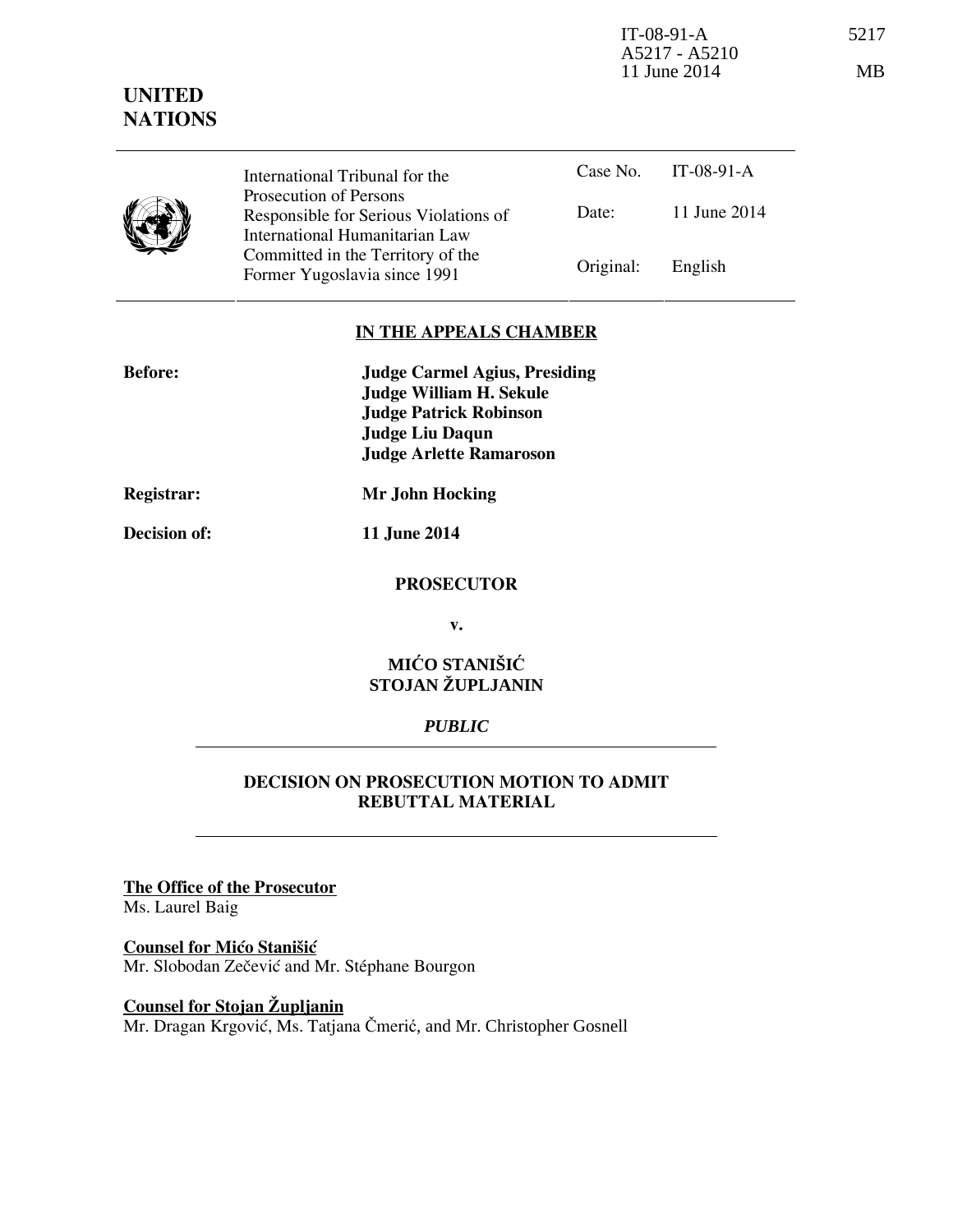1. The Appeals Chamber of the International Tribunal for the Prosecution of Persons Responsible for Serious Violations of International Humanitarian Law Committed in the Territory of the former Yugoslavia since 1991 ("Appeals Chamber" and "Tribunal", respectively) is seised of the "Prosecution Motion to Admit Rebuttal Material", filed by the Office of the Prosecutor ("Prosecution") on 1 May 2014 ("Motion"). On 12 May 2014, Mićo Stanišić ("Stanišić") filed a "Response on Behalf of Mico Stanišic to Prosecution Motion to Admit Rebuttal Material" ("Stanišić's Response"). On the same day, Stojan Župljanin ("Župljanin") filed "Stojan Župljanin's Response to Prosecution Motion to Admit Rebuttal Material" ("Župljanin's Response"). The Prosecution filed its reply on 16 May 2014.<sup>1</sup>

#### **I. BACKGROUND**

2. On 14 April 2014, the Appeals Chamber admitted as additional evidence on appeal, pursuant to Rule 115 of the Rules of Procedure and Evidence of the Tribunal ("Rules"), a letter written by Judge Frederik Harhoff on 6 June 2013 and published in a Danish newspaper on 13 June 2013 ("Letter"). $^{2}$ 

3. Also on 14 April 2014, the Appeals Chamber granted requests from Stanisic and Župljanin to vary their Notices of Appeal to include grounds of appeal relating to the Letter, and issued a supplemental briefing schedule.<sup>3</sup> On 2 May 2014, the Pre-Appeal Judge granted a request from the Prosecution to vary the supplemental briefing schedule, and issued a new supplemental briefing schedule in relation to the additional grounds of appeal. $4$ 

4. Pursuant to Rule 115 of the Rules, the Prosecution seeks in the current Motion to present material to rebut the Letter.<sup>5</sup> It seeks to admit the following three documents: (i) a memorandum from Judge Harhoff to Judge Jean-Claude Antonetti, dated 8 July 2013, discussing the Letter

<sup>&</sup>lt;sup>1</sup> Prosecution Reply in Support of its Motion to Admit Rebuttal Material, 16 May 2014 ("Reply").

<sup>&</sup>lt;sup>2</sup> See Decision on Mićo Stanišić's Motion Seeking Admission of Additional Evidence Pursuant to Rule 115, 14 April 2014 ("Rule 115 Decision"), paras 4, 27. *See also* Exhibit 1DA0001.

<sup>&</sup>lt;sup>3</sup> See Decision on Mićo Stanišić's Motion Seeking Leave to Amend Notice of Appeal, 14 April 2014, paras 11, 23-24; Decision on Župljanin's Second Request to Amend his Notice of Appeal and Supplement his Appeal Brief, 14 April 2014, paras 8,  $16-17$ , 19. According to the supplemental briefing schedule, Stanišić and Župljanin were to file an addition to their appeal briefs by 5 May 2014, the Prosecution was to file any response by 26 May 2014, and Stanišić and Župljanin were to file any replies by 2 June 2014 (Decision on Mićo Stanišić's Motion Seeking Leave to Amend Notice of Appeal, 14 April 2014, para. 24; Decision on Župljanin's Second Request to Amend his Notice of Appeal and Supplement his Appeal Brief, 14 April 2014, para. 19).

<sup>&</sup>lt;sup>4</sup> See Decision on Urgent Prosecution Motion for Variation of Supplemental Briefing Schedule, 2 May 2014, pp 1-3. According to the new supplemental briefing schedule, Stanišić and Župljanin are to file an addition to their appeal briefs no later than 15 days after the decision on the Motion to Admit Rebuttal Material, the Prosecution is to file any response no later than 21 days after the filing of an addition to Stanišić's and Župljanin's appeal briefs, and Stanišić and Župljanin are to file any replies no later than seven days after the filing of any Prosecution response (Decision on Urgent Prosecution Motion for Variation of Supplemental Briefing Schedule, 2 May 2014, pp 2-3).

<sup>5</sup> *See* Motion, paras 1-8.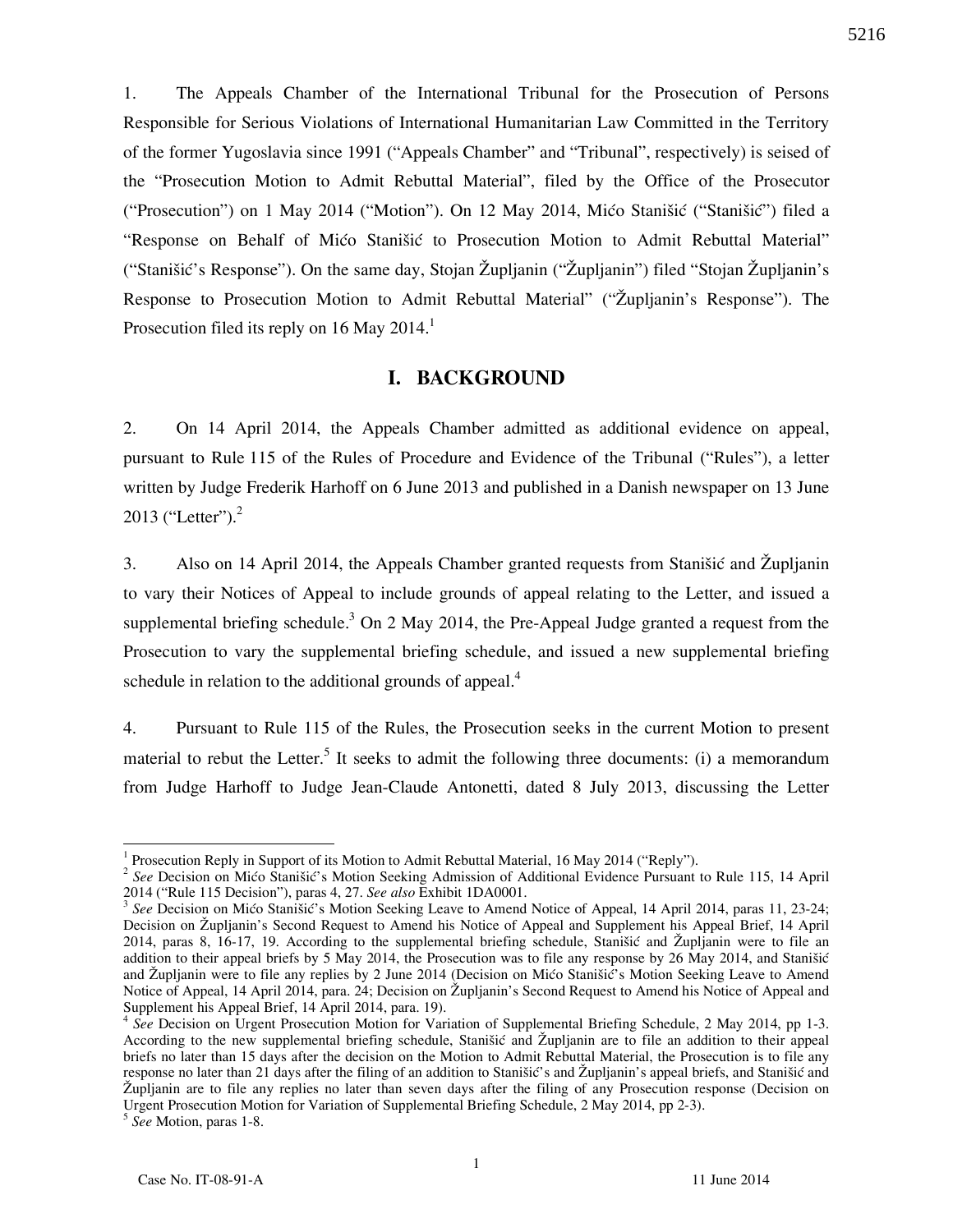(Proposed Exhibit PA1) ("Memorandum");<sup>6</sup> (ii) an article entitled "Two Puzzling Judgments in The Hague", dated 1 June 2013, published by *The Economist* (Proposed Exhibit PA2) ("Economist Article");<sup>7</sup> and (iii) an article entitled "What Happened to the Hague Tribunal?", dated 2 June 2013, published by *The New York Times* (Proposed Exhibit PA3) ("New York Times Article") (together, "Proposed Rebuttal Materials").<sup>8</sup>

### **II. SUBMISSIONS OF THE PARTIES**

#### 1. Motion

5. The Prosecution submits that the Proposed Rebuttal Materials directly affect the substance of the Letter admitted as additional evidence by the Appeals Chamber, and address the issues to which it is directed.<sup>9</sup> It submits that the documents rebut Stanišić's and Župljanin's erroneous interpretation of the Letter regarding Judge Harhoff's understanding of joint criminal enterprise ("JCE") liability and his alleged predisposition to convicting accused persons.<sup>10</sup> The Prosecution further submits that the Proposed Rebuttal Materials provide important additional information about the context of the Letter, which will assist the Appeals Chamber in assessing the Letter's meaning and evidentiary weight.<sup>11</sup> According to the Prosecution, because the Letter "involves a matter never previously litigated in this case, it is particularly important and in the interests of justice that the parties are afforded a full opportunity to present all relevant evidence".<sup>12</sup>

6. The Prosecution submits that in the Memorandum, Judge Harhoff clarified the context and meaning of various portions of the Letter, explained his understanding of JCE, and denied the allegation that he was predisposed to convict accused persons.<sup>13</sup> With respect to the Economist Article and New York Times Article (together, "Articles"), the Prosecution submits that these Articles should be admitted as rebuttal material because they contribute to an understanding of the contents of the Letter.<sup>14</sup> It argues that "[a]s explained in the Letter, Judge Harhoff sent the two articles in a prior email to the same group of friends who received the Letter", and "[t]he Letter itself is Judge Harhoff's 'personal comments' on the two news articles".<sup>15</sup> It further argues that the

 $\overline{a}$ 

<sup>6</sup> Motion, paras 1, 3-4, 8. *See* Memorandum, attached to the Motion as proposed Exhibit PA1.

<sup>7</sup> Motion, paras 1, 5-8. *See* Economist Article, attached to the Motion as proposed Exhibit PA2.

<sup>8</sup> Motion, paras 1, 5-8. *See* New York Times Article, attached to the Motion as proposed Exhibit PA3.

<sup>&</sup>lt;sup>9</sup> Motion, paras 1-7.

 $10$  Motion, paras 1, 4, 7.

<sup>&</sup>lt;sup>11</sup> Motion, para. 2.

<sup>&</sup>lt;sup>12</sup> Motion, para. 2.

<sup>&</sup>lt;sup>13</sup> Motion, para 3 *referring to* Memorandum, pp 2-3. *See also* Motion, fns 11-12.

<sup>&</sup>lt;sup>14</sup> Motion, para. 5.

<sup>15</sup> Motion, para. 5. *See also* Motion, fn. 15; Letter, p. 1.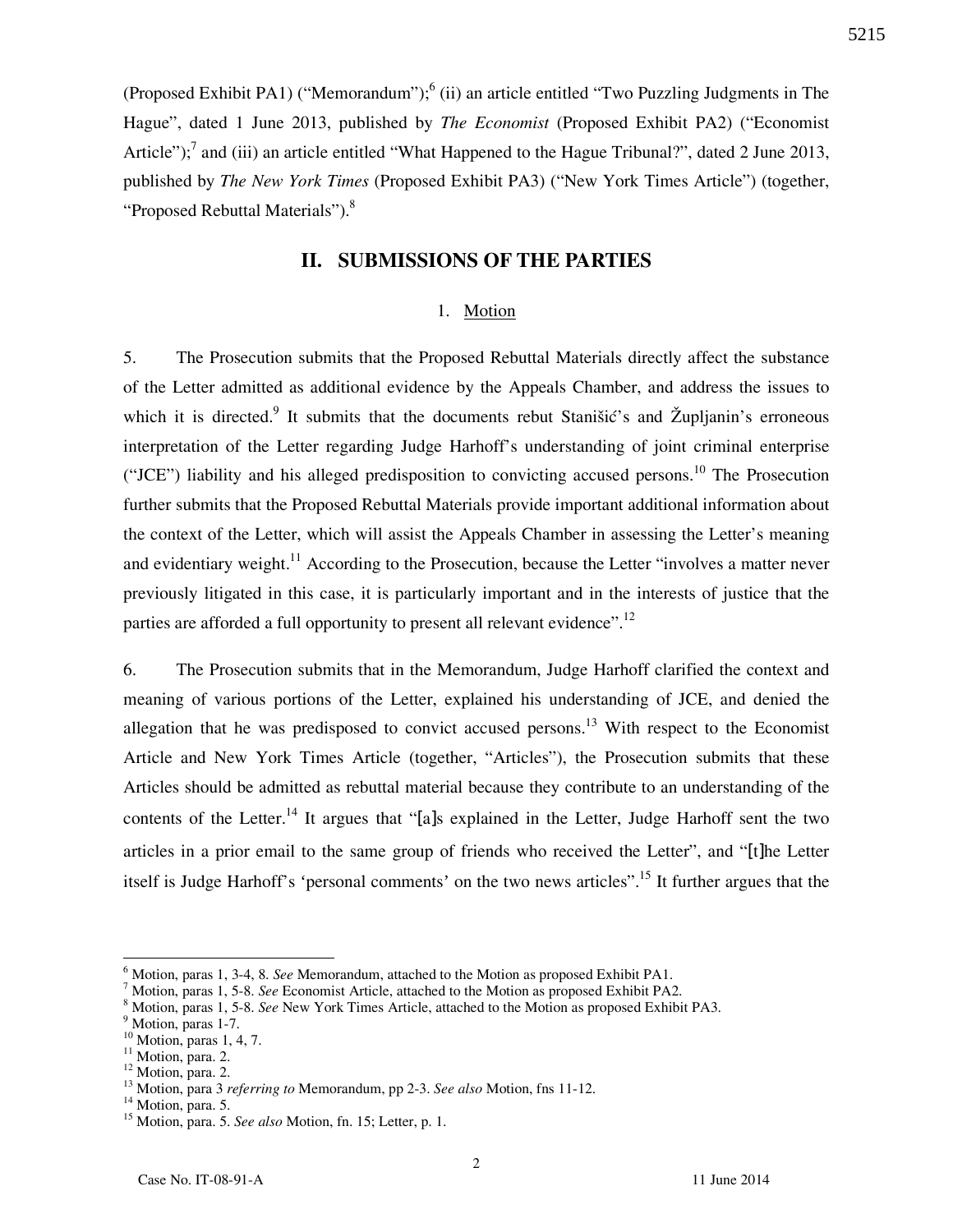Articles are therefore "intrinsically linked" to the Letter and are necessary to accurately understand and contextualise Judge Harhoff's remarks made therein.<sup>16</sup>

#### 2. Responses

7. Stanišić responds that the Proposed Rebuttal Materials are inadmissible as they do not directly affect the substance of the Letter.<sup>17</sup> In particular, Stanišić argues that the Memorandum cannot be considered as directly affecting the substance of the Letter, since it is "an *ex post facto* justification of the views expressed in  $\left[$ it $\right]$ ".<sup>18</sup> With regard to the Articles, he contends that they provide subjective comments on a number of cases at the Tribunal, and do not explain Judge Harhoff's view that "there was a '*set practice*' of convicting accused persons until autumn 2012".<sup>19</sup> Stanišić further submits that the Articles focus almost exclusively on aiding and abetting liability and therefore are entirely irrelevant to Judge Harhoff's views on JCE liability.<sup>20</sup>

8. Stanišić argues that, contrary to the Prosecution's submissions, the Proposed Rebuttal Materials do not provide context or explain the clear appearance of bias which stands out in the Letter.<sup>21</sup> Finally, Stanišić submits that the Prosecution is improperly seeking to re-litigate and appeal the finding made by the specially constituted Chamber in the case of *Prosecutor v. Vojislav Šešelj*, Case No. IT-03-67-T, that the presumption of impartiality afforded to Judge Harhoff has been rebutted. $^{22}$ 

9. Župljanin responds that none of the Proposed Rebuttal Materials meets the applicable criteria and test for admission.<sup>23</sup> He argues that the Memorandum, which was drafted one month after the Letter was written and "for the very purpose of negating the impression of bias created", provides "little value in assessing actual or perceived bias".<sup>24</sup> Župljanin avers that the Memorandum is neither "probative nor does it provide information which would lead a reasonable observer properly informed, to not apprehend bias having read the Letter".<sup>25</sup> He contends that the connection

 $\overline{a}$ 

 $16$  Motion, paras 5-6.

<sup>&</sup>lt;sup>17</sup> Stanišić's Response, paras 1-2, 5, 7-8, 41.

<sup>&</sup>lt;sup>18</sup> Stanišić's Response, para. 7. *See also* Stanišić's Response, paras 11-26.

<sup>&</sup>lt;sup>19</sup> Stanišić's Response, para. 8. *See also* Stanišić's Response, paras 10, 27-31.

<sup>&</sup>lt;sup>20</sup> Stanišić's Response, paras 8, 28-29. *See also* Stanišić's Response, paras 27-31.

 $21$  Stanišić's Response, paras 9, 27-31.

<sup>&</sup>lt;sup>22</sup> Stanišić's Response, paras 2-3, 6, 32-40 *referring to Prosecutor v. Vojislav Šešelj*, Case No. IT-03-67-T, Decision on Defence Motion for Disqualification of Judge Frederik Harhoff and Report to the Vice-President, 28 August 2013 ("*Šešelj* Decision"). The Appeals Chamber notes that Stanišić makes a number of additional submissions relating to the weight to be accorded to the Letter and the impact of the Proposed Rebuttal Materials thereon (*See e.g.*, Stanišić's Response, paras 10-26, 33-40. *See also infra*, para. 12.

 $^{23}$   $\check{Z}$ upljanin's Response, paras 1, 7, 8.

<sup>&</sup>lt;sup>24</sup> Župljanin's Response, para. 3. See also Župljanin's Response, paras 2-5.

 $^{25}$  Župljanin's Response, para. 5.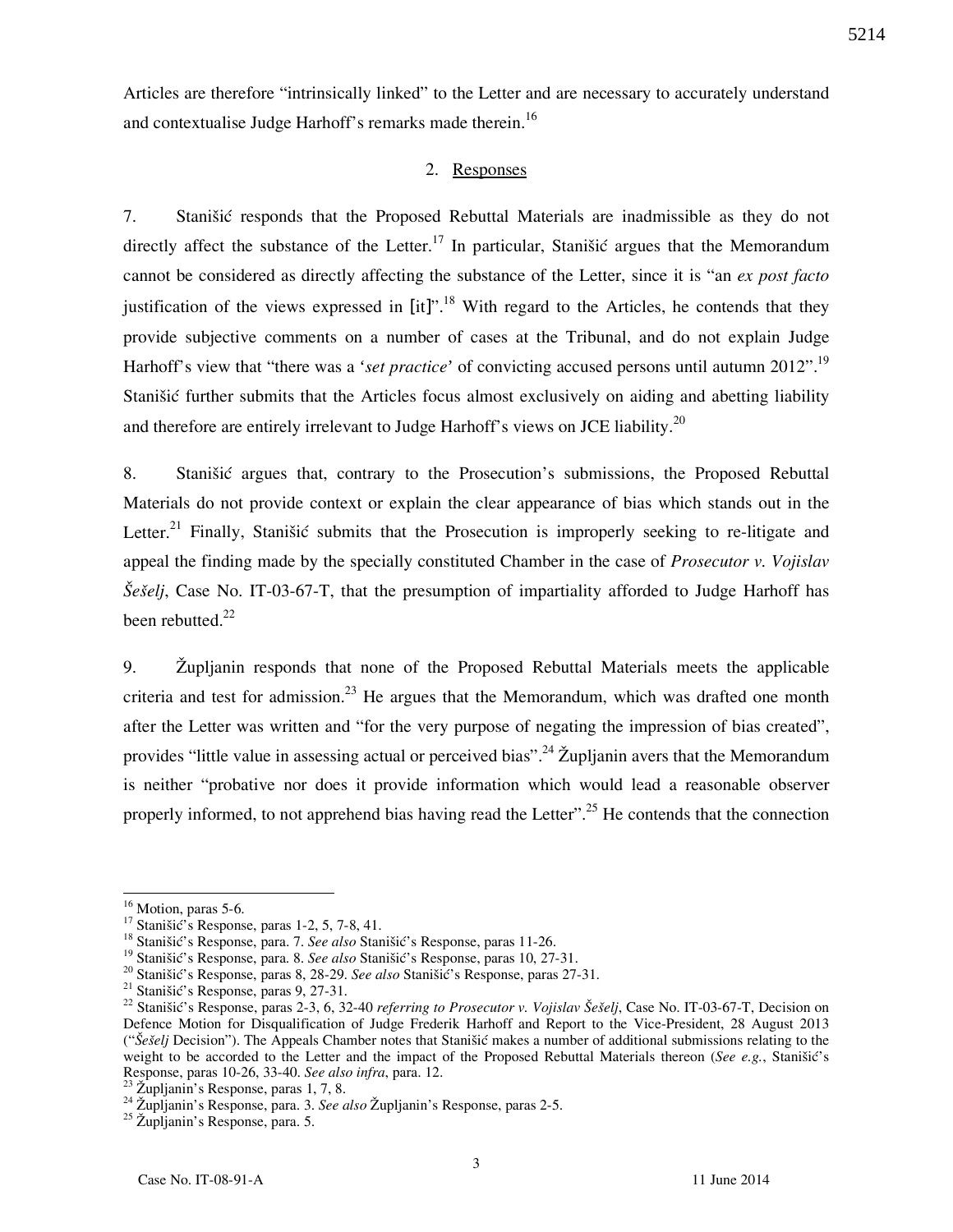between the Memorandum and the Letter "is not sufficient or of any impact" so as to justify admission of the Memorandum on appeal.<sup>26</sup>

10. @upljanin further responds that the Articles "represent extrajudicial subjective approach by their respective authors".<sup>27</sup> He argues that the Articles relate to parts of the Letter that do not directly affect the issue at stake, and are therefore not "intrinsically linked" to it.<sup>28</sup> Lastly, Župljanin contends that the fact that the Letter was admitted in its entirety is not a proper basis for the Prosecution to request to have the Articles adduced.<sup>29</sup>

#### 3. Reply

11. The Prosecution replies that Stanistic and Zupljanin have failed to demonstrate that the Proposed Rebuttal Materials are inadmissible, and have instead primarily presented arguments that address the weight to be afforded to them.<sup>30</sup> It further replies that the fact that the Memorandum was written after the Letter became public cannot demonstrate that it is inadmissible, as alleged by Stanišić and Župljanin.<sup>31</sup> The Prosecution argues that, contrary to arguments by Stanišić and Župljanin, the decision by a special panel to disqualify Judge Harhoff from the *Šešelj* trial has no bearing on its right to submit evidence to rebut the Letter admitted by the Appeals Chamber in additional evidence.<sup>32</sup> Finally, the Prosecution reiterates its submissions that the Proposed Rebuttal Materials it seeks to admit directly affect the substance of the Letter admitted by the Appeals Chamber, and therefore meet the standard to be admitted as rebuttal evidence.<sup>33</sup>

#### **III. DISCUSSION**

12. The Appeals Chamber recalls that rebuttal material is admissible if it directly affects the substance of the additional evidence admitted by the Appeals Chamber.<sup>34</sup> As such, rebuttal material

 $\overline{a}$ 

 $^{26}$  Župljanin's Response, para. 5.

 $27 \times 10^{11}$  anim s  $21.2$  and  $27.2$  and  $27.2$  and  $27.2$ 

<sup>28</sup> @upljanin's Response, para. 7 *referring to* Motion, para. 5.

<sup>&</sup>lt;sup>29</sup> Župljanin's Response, para. 6. The Appeals Chamber notes that Župljanin also makes submissions regarding the impact of the Proposed Rebuttal Materials on the Letter (*See e.g.*, Župljanin's Response, paras 2-5. *See also infra*, para. 12).

 $30$  Reply, paras 2, 4-5. The Prosecution submits that Stanišić "ignores that the Appeals Chamber's initial decision to admit the Letter is separate from the Chamber's subsequent determination as to the evidentiary weight it will accord to the Letter" (Reply, para. 5).

 $31$  Reply, paras 2, 4, 6-9.

 $32$  Reply, paras 2-3. The Prosecution submits that the Appeals Chamber previously rejected Stanišić's argument that the *Šešelj* Decision is binding, thus Stanišić's arguments that the Prosecution is engaged in improper re-litigation should be rejected (Reply, para. 3).

Reply, paras 1-13.

<sup>&</sup>lt;sup>34</sup> *Prosecutor v. Milan Lukić and Sredoje Lukić*, Case No. IT-98-32/1-A, Decision on Prosecution's Motion to Present Rebuttal Material, 24 August 2011 (confidential), p. 2. *See also Prosecutor v. Ramush Haradinaj et al.*, Case No. IT-04-84-AR65.2, Decision on Lahi Brahimaj's Request to Present Additional Evidence Under Rule 115, 3 March 2006 ("Haradinaj et al. Decision"), para. 44; Prosecutor v. Miroslav Kvočka et al., Case No. IT-98-30/1-A, Decision on Prosecution's Motion to Adduce Rebuttal Material, 12 March 2004 ("Kvočka et al. Rule 115 Decision"), p. 3;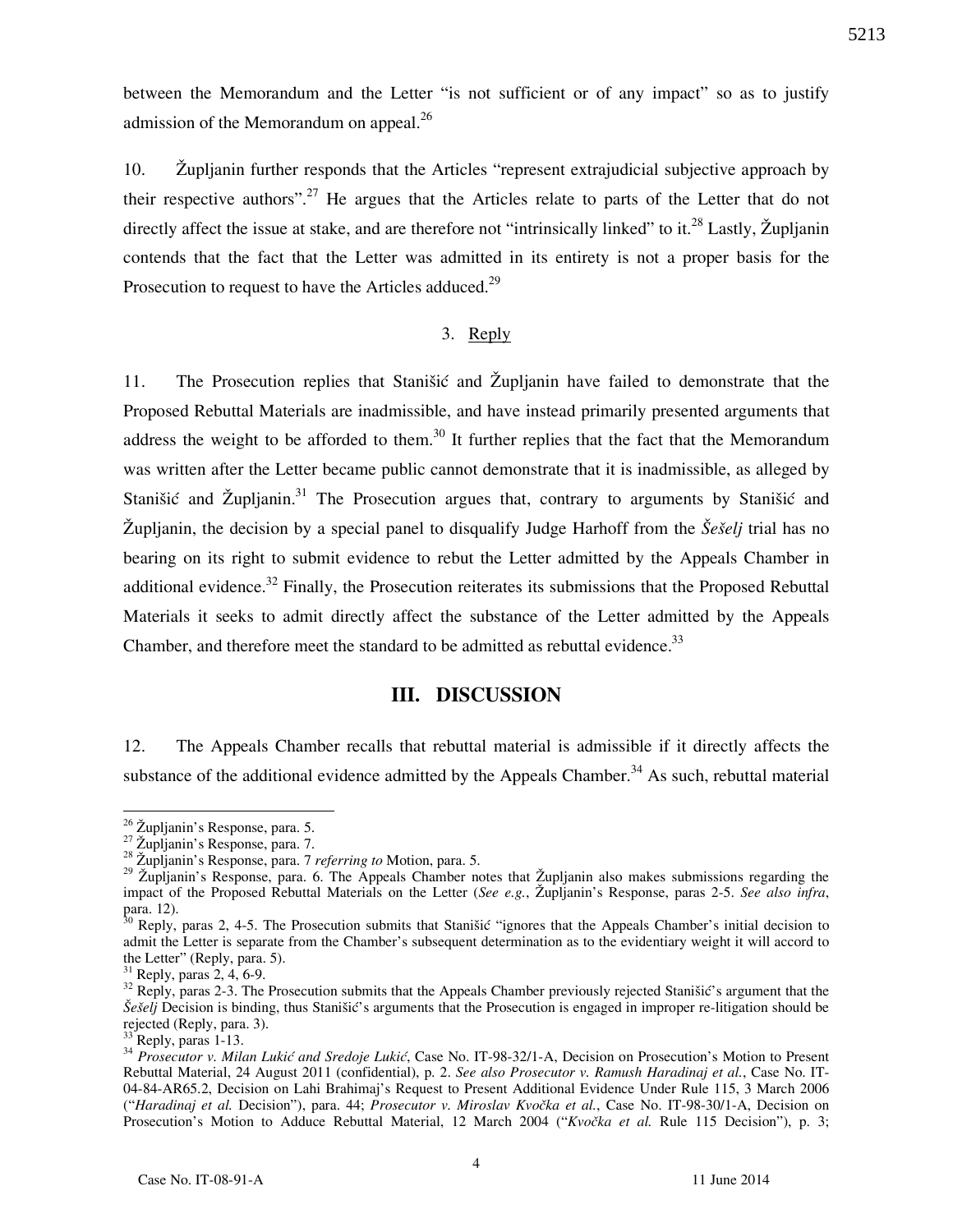has a different standard for admissibility from additional evidence under Rule 115 of the Rules.<sup>35</sup> The Appeals Chamber further notes that, at this stage, the impact of rebuttal evidence on additional evidence is not subject to analysis by the Appeals Chamber as this is a matter which will be addressed during the appeals process, if the rebuttal material is admitted. For this reason, the Appeals Chamber will not consider, in the present decision, submissions made by Stanišić and  $\tilde{Z}$ upljanin which appear to relate to the weight or impact to be accorded to the Letter or the Proposed Rebuttal Materials.<sup>36</sup>

13. The Appeals Chamber notes that, in the Memorandum, Judge Harhoff denies the allegation that he was predisposed to convict accused persons.<sup>37</sup> In addition, Judge Harhoff explains the circumstances in which he wrote the Letter. He states that the Letter was a follow-up to an earlier e-mail that he had sent to the same group of friends and to which he had attached the Articles, and that he sought in the Letter to convey his "personal observations on the matters raised in the two articles".<sup>38</sup> He further explains that the Letter did not distinguish between facts in the judgements discussed in the Articles, and was not clear on the distinction between JCE, aiding and abetting, and command responsibility "because it was not written as a legal intervention".<sup>39</sup> The Appeals Chamber is of the view that the Memorandum clearly addresses the Letter and its content, and provides additional information on the context and meaning of the Letter which will assist the Appeals Chamber in assessing its evidentiary value. The Appeals Chamber considers that the Memorandum therefore directly affects the substance of the Letter. Consequently, the Appeals Chamber will admit the Memorandum as rebuttal material.

14. Regarding the Articles, the Appeals Chamber notes that in the Letter, Judge Harhoff states that "[s]ome of you may by now have read the two articles I sent round, and I thought it only proper to add a few personal comments to what you have read.<sup> $340$ </sup> Based on the Memorandum, the Appeals Chamber understands Judge Harhoff's reference to "two articles" to mean the Articles which the Prosecution seeks to admit as part of its Proposed Rebuttal Materials.<sup>41</sup> Upon reading the Letter, the

 $\overline{a}$ 

*Prosecutor v. Mom~ilo Kraji{nik*, Case No. IT-00-39-A, Decision on Prosecution's Motion to Adduce Rebuttal Material, 8 October 2008 (confidential), para. 9; *Prosecutor v. Radislav Krstić*, Case No. IT-98-33-A, Decision on the Admissibility of Material Presented by the Prosecution in Rebuttal to Rule 115 Evidence Admitted on Appeal, 19 November 2003 ("Krstić Decision"), para. 2; *Prosecutor v. Tihomir Blaškić*, Case No. IT-95-14-A, Decision on Evidence, 31 October 2003, p. 5. *See Ferdinand Nahimana et al. v. The Prosecutor*, Case No. ICTR-99-52-A, Decision on Prosecution's Motion for Leave to Call Rebuttal Material, 13 December 2006 (public redacted version), para. 7.

<sup>&</sup>lt;sup>35</sup> *Haradinaj et al. Decision, para. 44; Kvočka et al. Rule 115 Decision, p. 3. See also Rule 115 Decision, paras 11-16,* setting out the standard for admission of additional evidence on appeal.

<sup>&</sup>lt;sup>36</sup> See e.g., Stanišić's Response, paras 10-26, 33-40; Župljanin's Response, paras 2-5. *See also supra*, fns 22, 29. The Appeals Chamber notes that Stanišić and Župljanin may address these issues in the additions to their appeal briefs. <sup>37</sup> *See* Memorandum, pp 2-3.

<sup>&</sup>lt;sup>38</sup> Memorandum, p. 1.

<sup>39</sup> *See* Memorandum, p. 2 (emphasis omitted).

<sup>40</sup> *See* Letter, p. 1. *See also* Motion, para. 3; Memorandum, pp 1-2.

<sup>41</sup> *See* Memorandum, p. 1.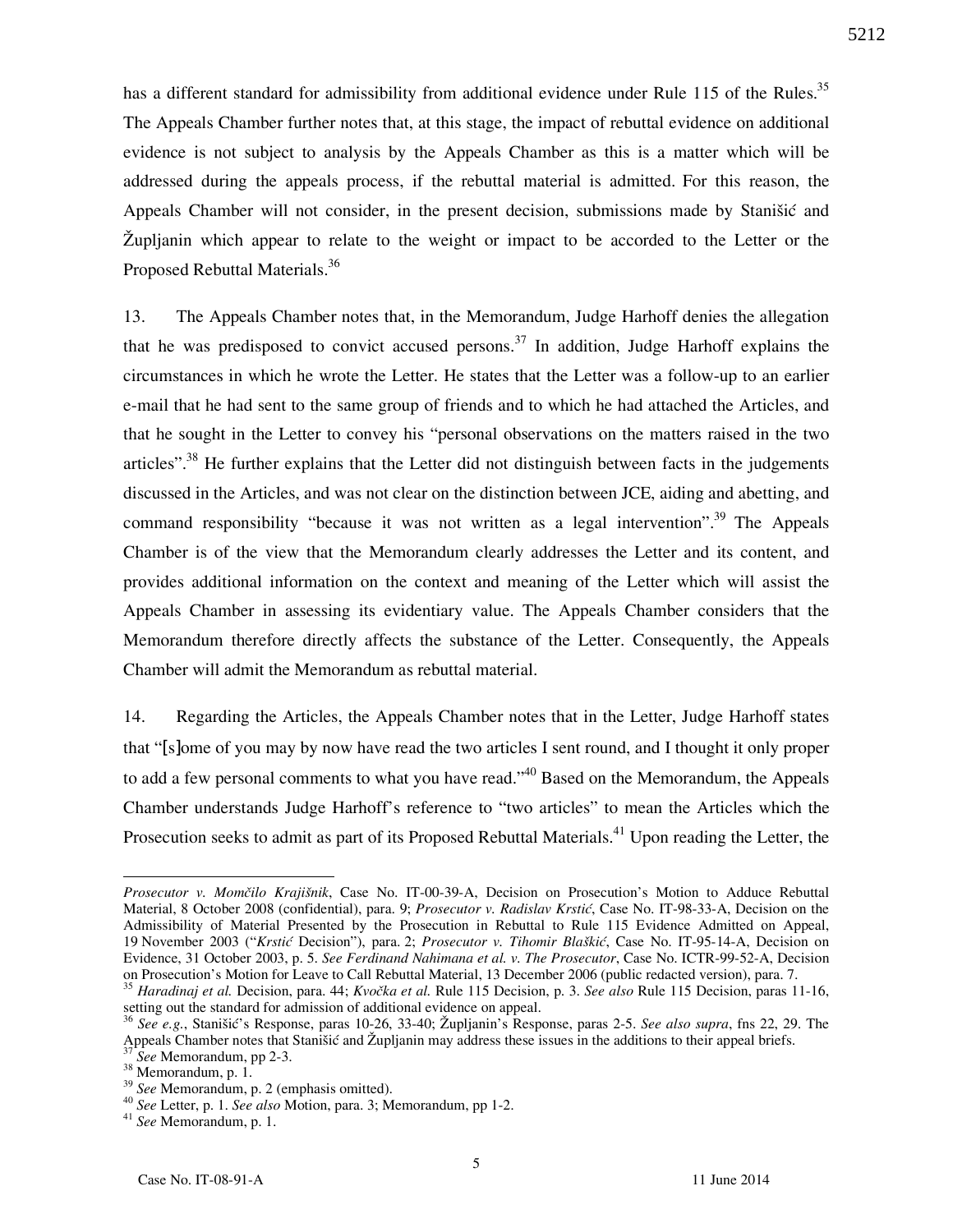Memorandum, and the Articles, it is apparent that they relate to the same subject matter and are linked to one another. The Appeals Chamber therefore considers that they ought not to be read in isolation from each other. Accordingly, the Appeals Chamber considers that the Articles provide additional background information which will assist it in understanding the meaning of the Letter and the context in which it was written, and to determine its evidentiary value. For these reasons, the Appeals Chamber finds that the Articles directly affect the substance of the Letter as they address the issues to which it is directed.<sup>42</sup> The Appeals Chamber will therefore admit the Articles as rebuttal material.

15. The Appeals Chamber emphasises that its findings in this decision pertain strictly to the admissibility of the Proposed Rebuttal Materials and are in no way expressive of its views on the weight to be attached to the Letter and the Proposed Rebuttal Materials, or on the merits of the appeals, which will be determined in the Appeal Judgement.

### **IV. DISPOSITION**

16. In light of the foregoing, the Appeals Chamber:

**GRANTS** the Motion;

**ADMITS** the Memorandum, the Economist Article, and the New York Times Article as rebuttal material, pursuant to Rule 115 of the Rules;

**INSTRUCTS** the Registry to assign exhibit numbers to the Memorandum, the Economist Article, and the New York Times Article;

**ORDERS** Stanišić to file an addition to his appeal brief with respect to ground of appeal 1*bis* no later than 26 June 2014;

**ORDERS** Zupljanin to file an addition to his appeal brief with respect to ground of appeal 6 no later than 26 June 2014;

**ORDERS** the Prosecution to file an addition to its response to Stanišić's appeal brief with respect to ground of appeal 1*bis*, if any, no later than 21 days after the filing of an addition to Stanišić's appeal brief;

6

<sup>&</sup>lt;sup>42</sup> See Krstić Decision, para. 9.